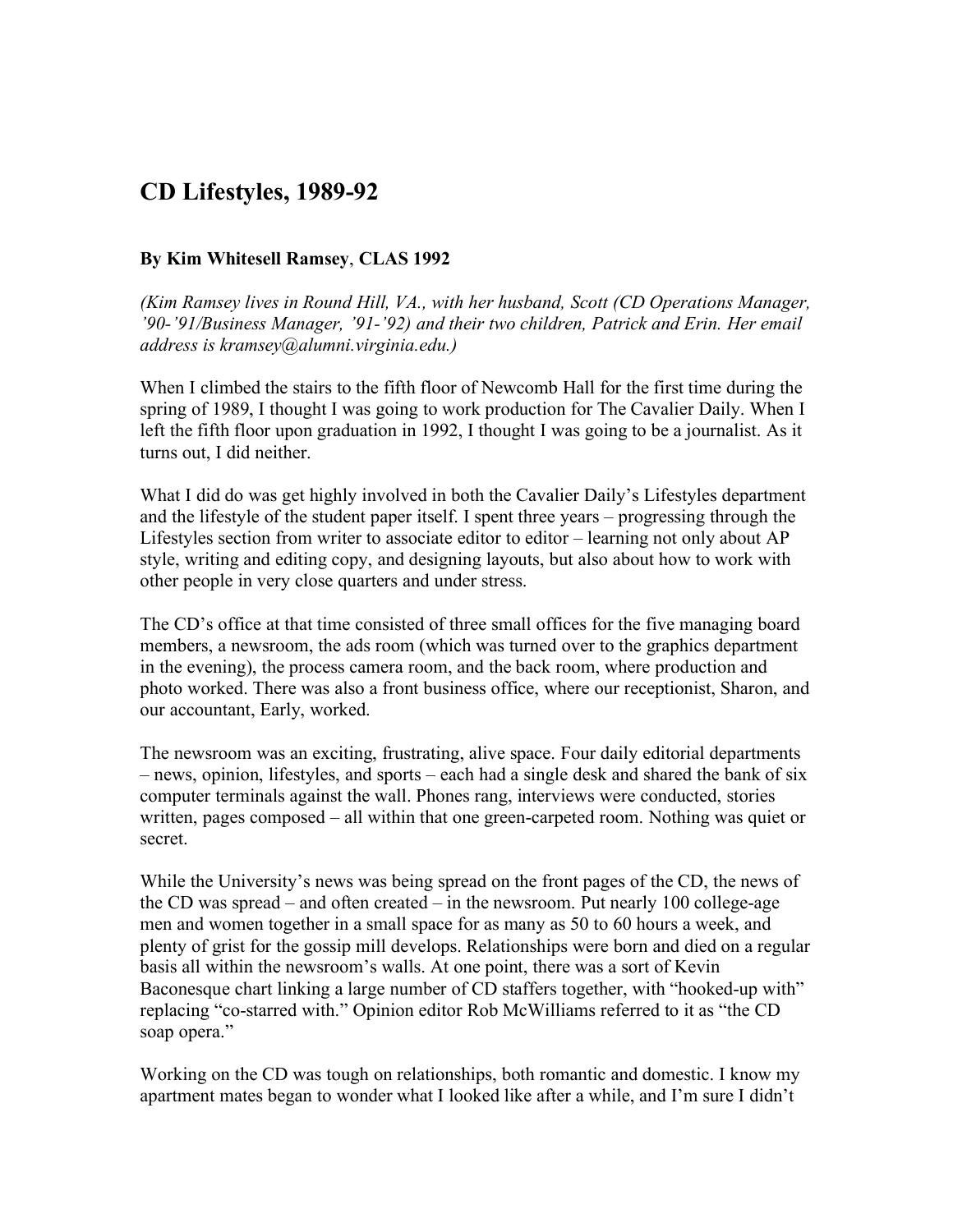do my share of cleaning. Socially, it was much easier to go out drinking with fellow staffers after a late-night roll time than it was to go home and see what the roommates were up to.

Fortunately, I started dating a fellow CD'er early on, so we both shared and understood each others' devotion to the paper. Plus, we were able to see each other as we passed in the offices, and occasionally grab a slice of pizza together at the Pav. I think non-staffers had a hard time understanding, and not resenting, the amount of time and energy the CD required. I myself remember being jealous of the time that my then-boyfriend, nowhusband, Scott Ramsey, spent on the fifth floor five nights a week night as a managing board member.

All the gossip and personal connections flying around the newsroom came to a head each February during elections. While, on the surface, election debate centered on qualifications, in truth, many of the speeches for and against candidates, and subsequent votes, were based on relationships. It was a basic matter of who liked whom. Debates for managing board members, in particular, took hours, and got quite personal and emotional. Department staffs often voted in bloc, so the larger and more cohesive the staff, the better their favorites fared during elections. At the end of 20 or 24 hours, however, we always ended up with a staff – five managing board members, one assistant managing editor, an ads manager, five copy editors, and two editors for each daily department.

Looking back after 10 years, it is this staff, and the personal relationships that tied us together, that I remember more clearly than the particular news issues of the day.

That's not to say we didn't have our share of big stories, including the Persian Gulf War and Operation Equinox, the federal drug bust on three University fraternities. As a member of the Lifestyles department, though, I was covering these stories tangentially – I remember writing a piece on the marketing of Gulf War merchandise, for example – and not involved in the intense beat reporting and detail gathering of the news department. Consequently, I'll defer descriptions of these stories and their coverage to staffers who were more involved at the time.

As a staff, we took these issues and others very seriously. We considered The Cavalier Daily to be the journalism school of the University of Virginia. We consulted both the AP and CD style books regularly. We held writing workshops. Many of us aspired to be journalists, and a few actually succeeded.

During my years, The Cavalier Daily won the Regional Pacemaker award from the Associated Collegiate Press – which ranked us as one of the top 10 college newspapers in the country – and we were also the only college paper to compete on the professional level for Virginia Press Association awards. We were fiercely proud of the job we accomplished each day.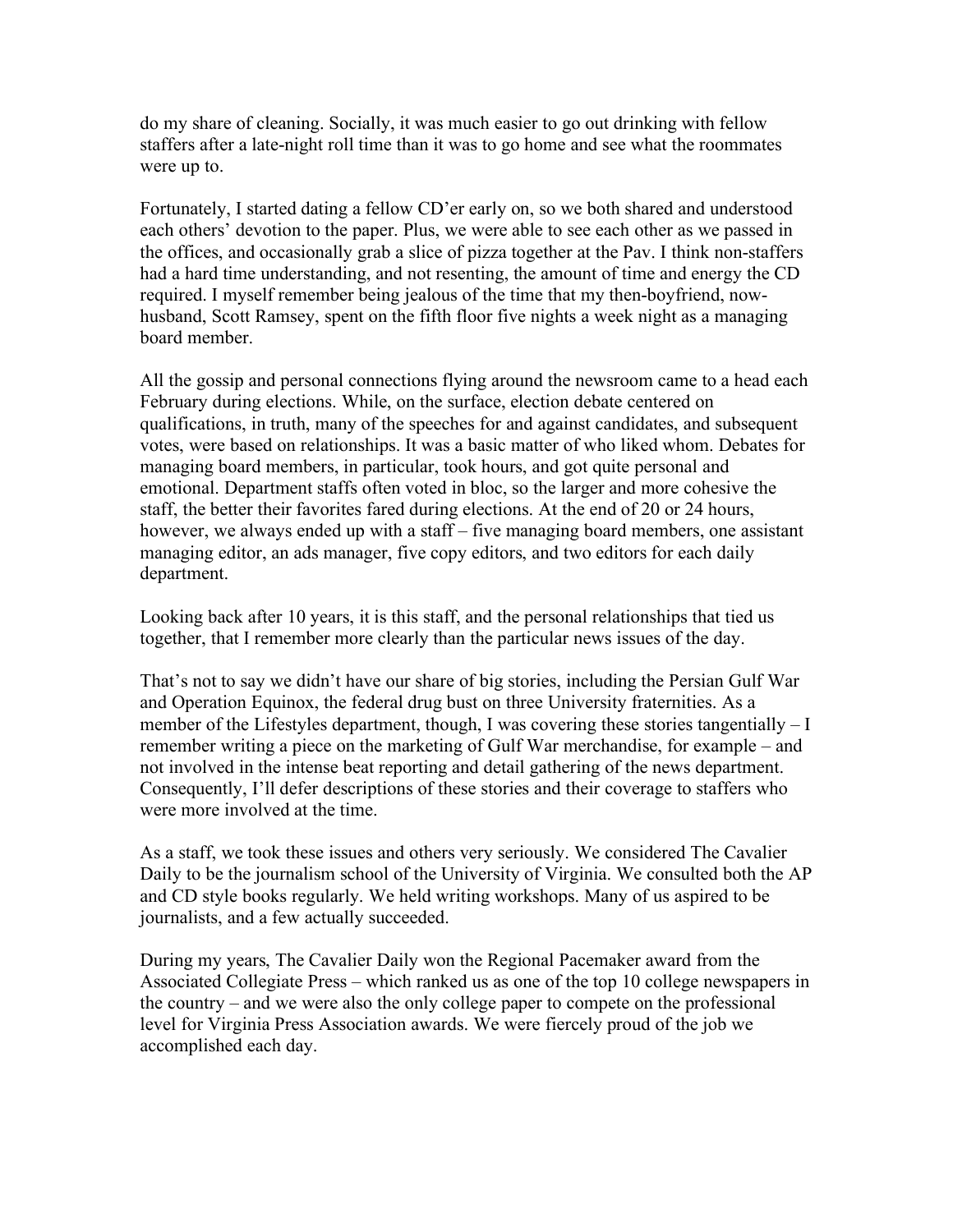This pride manifested itself in an intense rivalry with the UVa.'s other student-run newspaper, the University Journal, which during that time increased its coverage from three days a week to five. If memory serves, UVa. was the only college in the country with two daily student newspapers. Both were broadsheets, published Monday-Friday, with anywhere from 6 to 12 pages, depending on the supporting ads of the day.

The two competing staffs maintained a cool relationship; rarely did the two mingle and friendships develop. I do remember one CD-UJ football game, complete with biased game stories written up, but never published, by each paper. I also know of one friendship (that endures to this day) between rival editors-in-chief and one failed relationship between an editor-in-chief and a staff member of the competing paper.

The presence of the University Journal kept us on our toes editorially, stylistically and financially. We scanned its pages almost as religiously as we examined our own, watching for style changes, news scoops, and new advertisers to approach or old ones who'd switched.

Of course, we maintained that there was no true competition between the two papers: The Cavalier Daily was clearly superior. We believed they copied our style more often than we stole ideas from them. We crowed about sending reporters to news events instead of reporting on them after watching the event on television. We were especially proud to have two reporters, David Hallock and Steve Power, reporting live from the Pentagon and White House briefing room during the Gulf War.

There was one incident that both papers reported on the same day that nearly got us in trouble. A student fell into the window well of one of the libraries (I think it was Alderman). The Cavalier Daily reported it as an accident, printing the student's name as it appeared on the police report. The University Journal ran the story without the name, but reported that the student "jumped spread-eagled" into the well in an apparent suicide attempt. Publicly, the CD was chastised for releasing the student's name; privately, our staff was appalled at the UJ's unethical reporting of rumor.

The UJ's rapid growth during those years took a toll on the CD financially, as both papers were competing for a limited number of advertisers. Since the UJ received Student Activity funds, it was able to undercut the CD's ads rates.

The UJ had an additional financial advantage: Its production was done on a desktop publishing system, while the CD used an old Compugraphics system that used expensive paper and chemicals to produce columns of copy.

During the summer of 1991, Editor-in-Chief David Hallock and Business Manager Scott Ramsey leveled the playing field on the production front by replacing the Compugraphics system (including the typesetter not-so-affectionately called "Maggie" or "the bitch," as in "The bitch is down again") with desktop computers and laser paper. Microsoft Works (Word's predecessor) and Aldus PageMaker replaced Maggie's arcane typesetting codes and M1 and M2 tape. The copy was still printed out, waxed and pasted onto the flats,